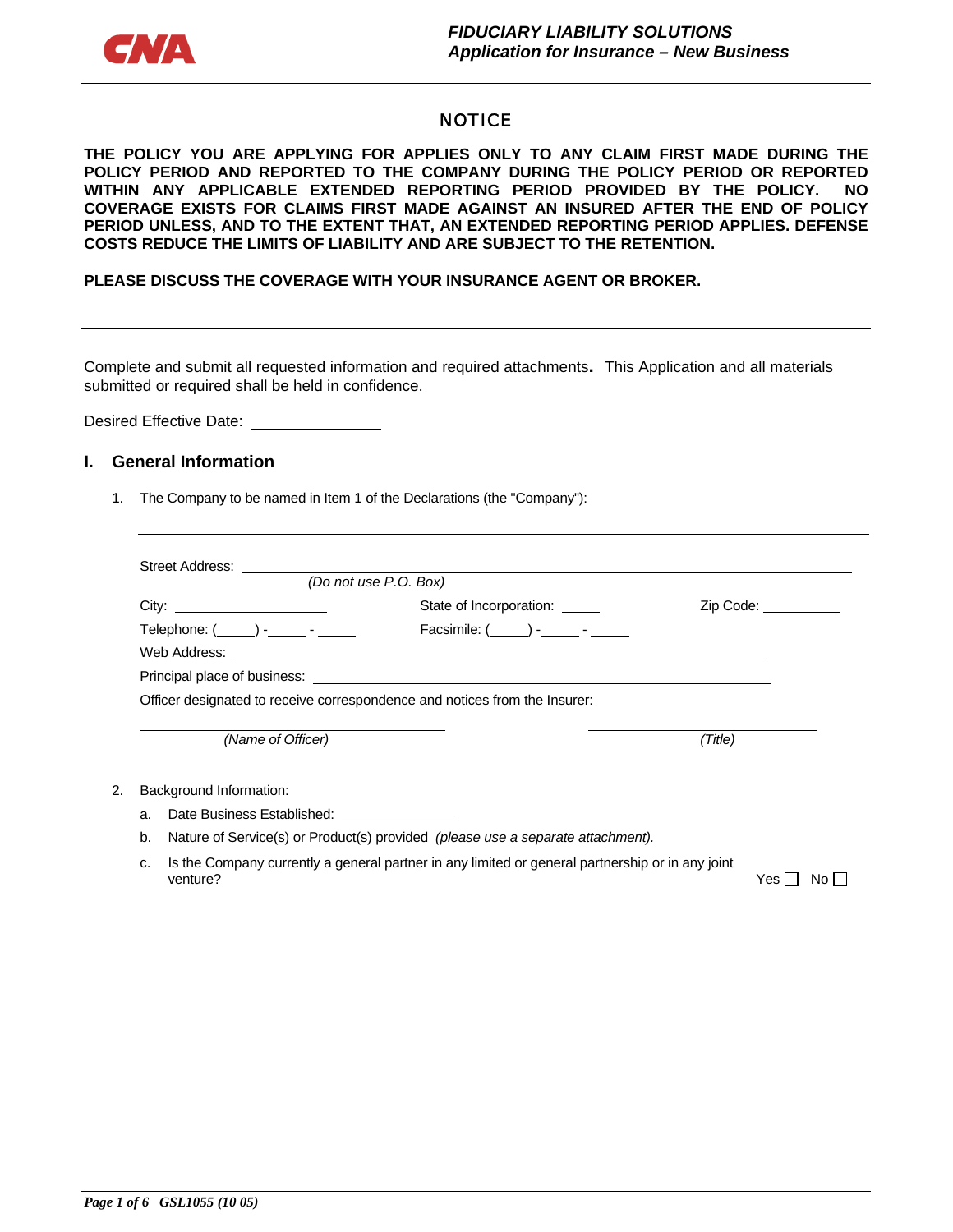

#### **II. Fiduciary Liability Information**

1. INFORMATION ON ALL ACTIVE PENSION PLANS (except for welfare plans) for which coverage is sought (attach a schedule if necessary)

|           |           | <b>Total Assets</b> |          | $%$ of<br>Plan<br>Assets in<br>Co. | If DB,<br>Funding<br>Ratio |
|-----------|-----------|---------------------|----------|------------------------------------|----------------------------|
| Plan Name | Plan Type | Current Yr.         | Past Yr. | <b>Stock</b>                       |                            |
|           |           |                     |          |                                    |                            |
|           |           |                     |          |                                    |                            |
|           |           |                     |          |                                    |                            |
|           |           |                     |          |                                    |                            |
|           |           |                     |          |                                    |                            |
|           |           |                     |          |                                    |                            |
|           | Total:    |                     |          |                                    |                            |

#### 2. PLAN ADMINISTRATION

a. Does the Company delegate authority of the management and control of any plan's assets to any outside consultant(s)?  $Yes \Box \text{No } \Box$ 

If "yes" explain and provide the following information with respect to each plan (attach a supplemental schedule, if necessary)

| <b>Type of Consultant</b> | Firm Name and Location | Years<br>Employed |
|---------------------------|------------------------|-------------------|
| <b>Investment Advisor</b> |                        |                   |
| Actuary                   |                        |                   |
| Legal Counsel             |                        |                   |
| <b>CPA</b>                |                        |                   |
| Administrator             |                        |                   |
| Other(s)                  |                        |                   |

\_\_\_\_\_\_\_\_\_\_\_\_\_\_\_\_\_\_\_\_\_\_\_\_\_\_\_\_\_\_\_\_\_\_\_\_\_\_\_\_\_\_\_\_\_\_\_\_\_\_\_\_\_\_\_\_\_\_\_\_\_\_\_\_\_\_\_\_\_\_\_\_\_\_\_\_\_\_\_\_\_\_\_\_\_\_\_\_\_\_

- b. If any changes in the above in the last three (3) years, attach details on a separate sheet.
- c. Does the Company handle any investment decisions in-house?  $\blacksquare$  Yes  $\blacksquare$  No  $\blacksquare$

If "yes" describe: \_

d. Does any plan hold any investment with a guaranteed return (including Guaranteed Investment Contracts, Guaranteed Annuity Contracts, or Bank Investment Contracts)?  $Yes \Box No \Box$ 

If "yes" provide details including the type of investment contract, name of contract provide, current value of each contract, and expiration date.

e. Does any plan hold any investment(s) in hedge funds or real estate?

If "yes" provide details including the type / name of the hedge funds, real estate properties, and REITs. Also please provide the current dollar values at market price.

| 3. | Is the trustee of each such plan independent of the Company?<br>Yes II |                                                                      |                      | No II |
|----|------------------------------------------------------------------------|----------------------------------------------------------------------|----------------------|-------|
|    |                                                                        | 4. a. Are employees required to invest in the Company's 401(K) Plan? | Yes I No I I         |       |
|    | b.                                                                     | Does the Company match contributions in cash?                        | Yes $\Box$ No $\Box$ |       |
|    | c.                                                                     | Does the Company match contributions in Company stock?               | $Yes \Box No \Box$   |       |
|    | d.                                                                     | Is there a cap on Company stock in the 401(K) Plan?                  | Yesll Noll           |       |
|    |                                                                        | If "yes" what is the cap: $\frac{1}{2}$                              |                      |       |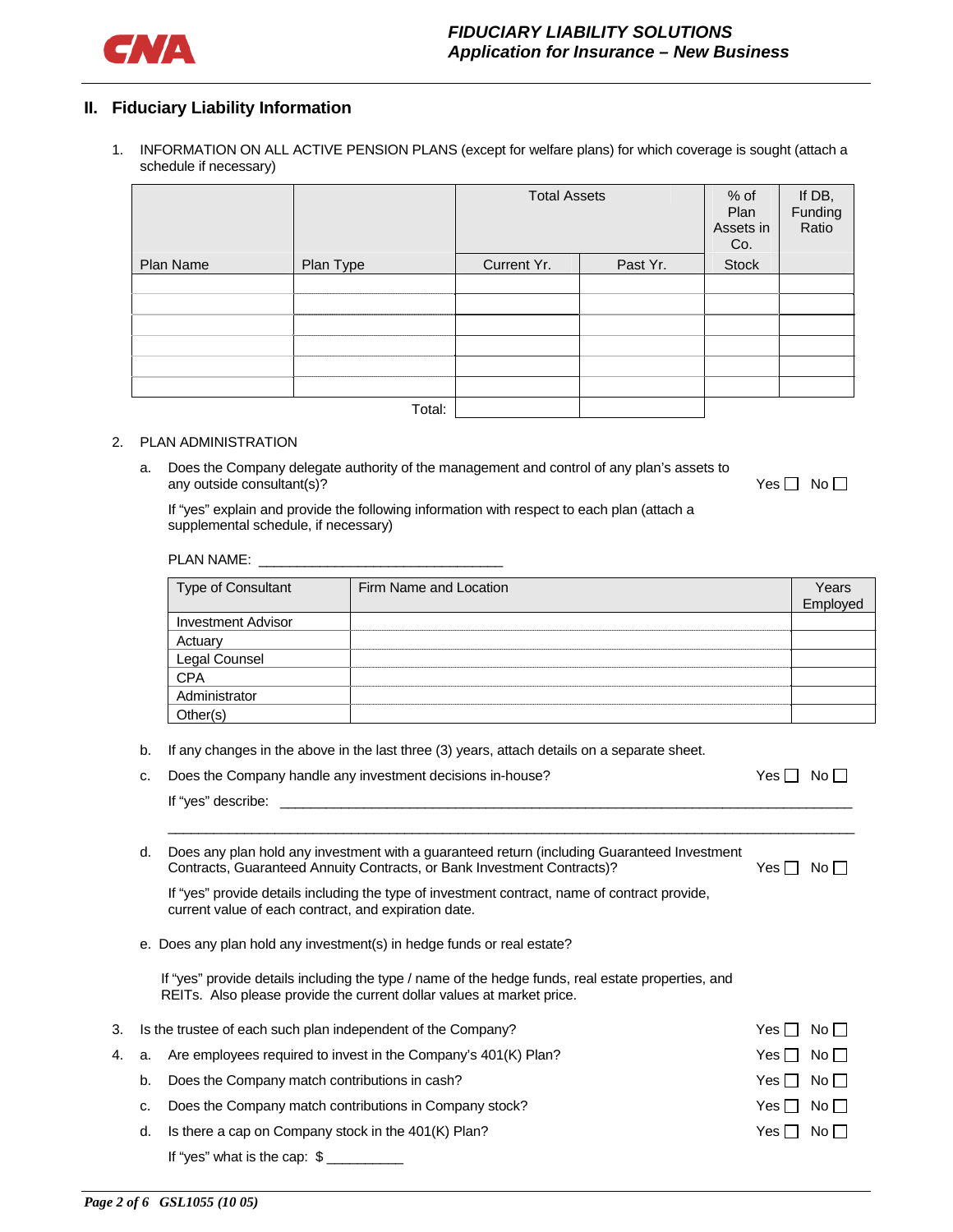

### *FIDUCIARY LIABILITY SOLUTIONS Application for Insurance – New Business*

|                                                                                                                                                                                                                                                                               | е. | Can employees liquidate their investment in Company stock at any time?                                                                                                                                                                                                                                           | Yes     No           |                    |
|-------------------------------------------------------------------------------------------------------------------------------------------------------------------------------------------------------------------------------------------------------------------------------|----|------------------------------------------------------------------------------------------------------------------------------------------------------------------------------------------------------------------------------------------------------------------------------------------------------------------|----------------------|--------------------|
|                                                                                                                                                                                                                                                                               | f. | What is the diversification of investments within the Company's defined benefit/pension plan<br>and defined contribution plan?                                                                                                                                                                                   |                      |                    |
|                                                                                                                                                                                                                                                                               |    | Provide details on a separate sheet, including the percentage of fixed income securities,<br>bonds, equities, hedge funds, real estate, common trusts, and other.                                                                                                                                                |                      |                    |
| 5.                                                                                                                                                                                                                                                                            |    | RECENT PLAN CHANGES                                                                                                                                                                                                                                                                                              |                      |                    |
|                                                                                                                                                                                                                                                                               | a. | Has any plan or portion of any plan been sold, transferred, merged, or terminated in the past<br>three (3) years?                                                                                                                                                                                                | Yes $\Box$ No $\Box$ |                    |
|                                                                                                                                                                                                                                                                               |    | If "yes" provide details on a separate sheet.                                                                                                                                                                                                                                                                    |                      |                    |
|                                                                                                                                                                                                                                                                               | b. | In the past three (3) years, has there been any amendment to a plan that has resulted in any<br>change or reduction in benefits, or are any changes currently being contemplated?                                                                                                                                | $Yes \Box No \Box$   |                    |
|                                                                                                                                                                                                                                                                               |    | If "yes" provide a description of such amendment.                                                                                                                                                                                                                                                                |                      |                    |
|                                                                                                                                                                                                                                                                               | c. | Is any plan a cash balance plan, or is any conversion to a cash balance plan being<br>considered?                                                                                                                                                                                                                | Yes I I              | $No \Box$          |
|                                                                                                                                                                                                                                                                               |    | If "yes" provide complete details including copies of any descriptive literature distributed to plan<br>participants, and descriptions of any "grandfather" provisions.                                                                                                                                          |                      |                    |
|                                                                                                                                                                                                                                                                               |    | 6. During the past three (3) years, has any Plan loaned money to, or invested in the securities of the<br>Company or its affiliates or any other party-in-interest                                                                                                                                               | Yes                  | No II              |
|                                                                                                                                                                                                                                                                               |    | If "yes" provide details including percentage of holdings.                                                                                                                                                                                                                                                       |                      |                    |
| 7.<br>How often is the Plan administration reviewed to assure that there are no violations of the<br>prohibited transactions or party-in-interest rules of the Employee Retirement Income Security Act of<br>1974, including Section 404(c) and amendments thereto ("ERISA")? |    |                                                                                                                                                                                                                                                                                                                  |                      |                    |
| Do the persons responsible for Plan administration meet regularly to conduct Plan business, review<br>8.<br>performance of outside service providers and review claims under the Plan?                                                                                        |    |                                                                                                                                                                                                                                                                                                                  |                      | $Yes \mid No \mid$ |
| If "yes" how often:                                                                                                                                                                                                                                                           |    |                                                                                                                                                                                                                                                                                                                  |                      |                    |
| 9.                                                                                                                                                                                                                                                                            |    | Do the plans conform to the standards of eligibility, participation, vesting, funding and other<br>provisions of ERISA?                                                                                                                                                                                          | $Yes \mid No \mid$   |                    |
| III. Insurance / Claims Information                                                                                                                                                                                                                                           |    |                                                                                                                                                                                                                                                                                                                  |                      |                    |
| 1.                                                                                                                                                                                                                                                                            |    | Provide the following current insurance information:                                                                                                                                                                                                                                                             |                      |                    |
|                                                                                                                                                                                                                                                                               |    | Fiduciary Liability:                                                                                                                                                                                                                                                                                             |                      |                    |
|                                                                                                                                                                                                                                                                               |    |                                                                                                                                                                                                                                                                                                                  |                      |                    |
|                                                                                                                                                                                                                                                                               |    | Expiration Date: Expiration Date:<br>Retentions:                                                                                                                                                                                                                                                                 |                      |                    |
| 2.                                                                                                                                                                                                                                                                            |    | During the past three (3) years has the applicant had fiduciary liability or similar insurance cancelled<br>or non-renewed?                                                                                                                                                                                      | Yes $\Box$ No $\Box$ |                    |
|                                                                                                                                                                                                                                                                               | a. | If "yes" attach complete details, including reason for, and date of such cancellation or non-<br>renewal.                                                                                                                                                                                                        |                      |                    |
| b.<br>Has or will the Extended Reporting Period be exercised?                                                                                                                                                                                                                 |    | Yes $\Box$                                                                                                                                                                                                                                                                                                       | $No \Box$            |                    |
| In the past three (3) years, has any claim been made against any Plan, any fiduciaries or<br>3.<br>administrators (as defined in ERISA) of the Company in connection with any Plan?                                                                                           |    | Yes $\Box$ No $\Box$                                                                                                                                                                                                                                                                                             |                      |                    |
|                                                                                                                                                                                                                                                                               |    | If "yes" provide details including the following:                                                                                                                                                                                                                                                                |                      |                    |
|                                                                                                                                                                                                                                                                               |    | Date of claim (month/day/year)<br>$\bullet$<br>Name(s) of claimant(s)<br>$\bullet$<br>Name(s) of insured(s) involved in the claim<br>$\bullet$<br>Description of acts committed by the insured giving rise to the claim<br>$\bullet$<br>Total amount of damages or other relief sought by claimants<br>$\bullet$ |                      |                    |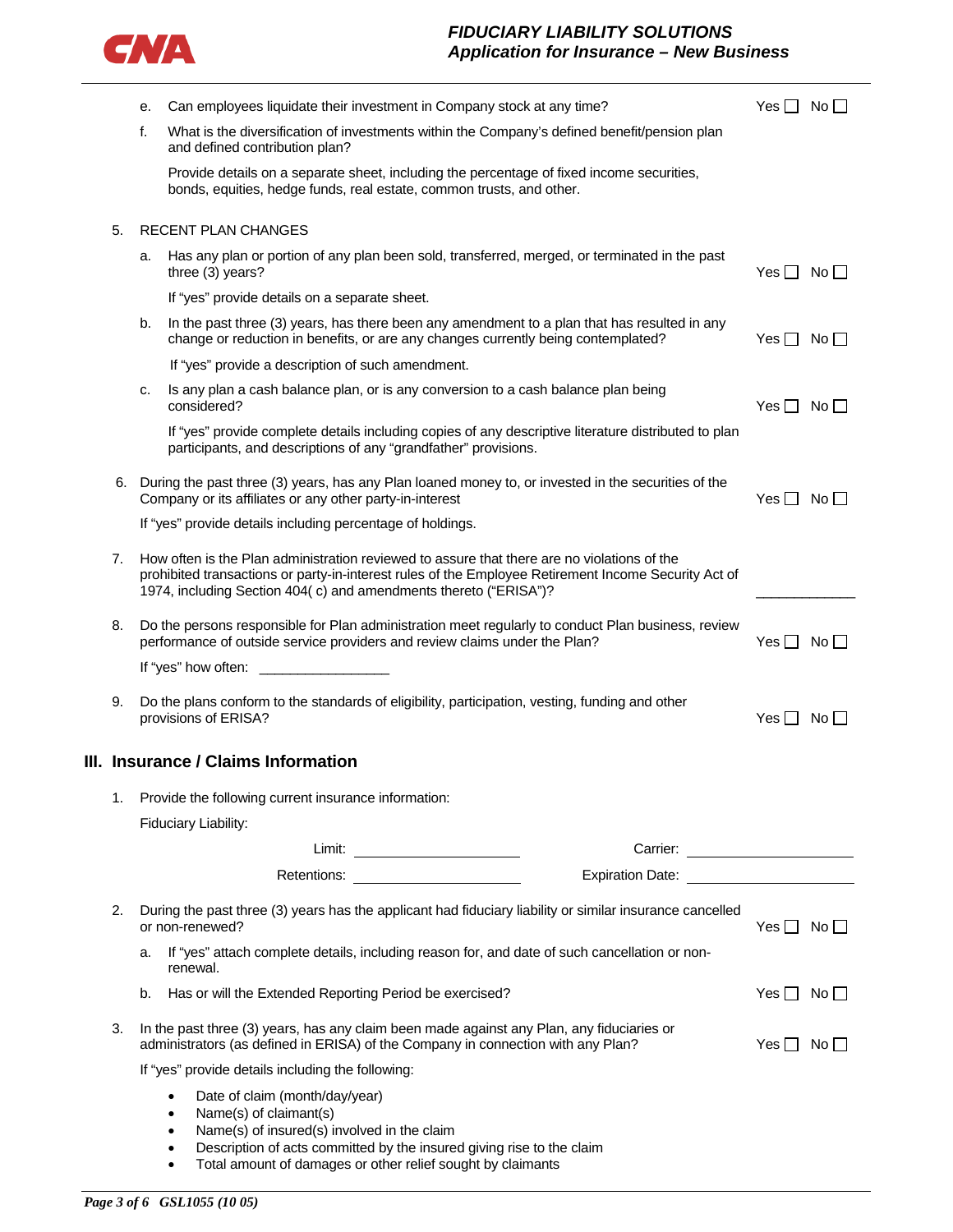

#### *FIDUCIARY LIABILITY SOLUTIONS Application for Insurance – New Business*

|    | Name of insurer to whom claim was reported and date reported<br>$\bullet$<br>Amount of damages and defense costs paid by the Company and/or insured(s)<br>$\bullet$<br>Current status of the claim (if still pending, include most recent developments).<br>$\bullet$ |            |                 |
|----|-----------------------------------------------------------------------------------------------------------------------------------------------------------------------------------------------------------------------------------------------------------------------|------------|-----------------|
| 4. | In the past three (3) years, has there been any "reportable event" as defined by ERISA with respect<br>to any Plan?                                                                                                                                                   | Yes III    | No              |
| 5. | Has the Company, a Subsidiary or any insured person given written notice under the provisions of<br>any prior or current fiduciary liability policy of specific facts or circumstances that might give rise to a<br>claim against any insured?                        | Yes        | No II           |
|    | If "yes" provide details on a separate sheet.                                                                                                                                                                                                                         |            |                 |
| 6. | Has any fiduciary for whom insurance is to be provided been:                                                                                                                                                                                                          |            |                 |
|    | accused, found guilty of, or held liable for a breach of trust or fiduciary duty?<br>a.                                                                                                                                                                               | Yes        | $No \Box$       |
|    | refused coverage under a fidelity bond?<br>b.                                                                                                                                                                                                                         | Yes II     | No II           |
|    | found guilty of a criminal act as enumerated in Section 411 of ERISA?<br>c.                                                                                                                                                                                           | Yes $\Box$ | No <sub>1</sub> |
|    | If "yes" to any of the above provide details on a separate sheet.                                                                                                                                                                                                     |            |                 |
| 7. | Has there been any assessment of fees, fines or penalties under any voluntary compliance<br>resolution program or similar voluntary settlement program administered by the IRS, DOL or other<br>government authority against any plan?                                | Yes I ⊺    | No              |
|    | If "yes" to any of the above provide details on a separate sheet.                                                                                                                                                                                                     |            |                 |

For the Company and all subsidiaries, please attach:

- The latest Annual Report, including audited financial statements
	- Copy of the most recently filed Form 5500s for all pension plans except Welfare plans.
	- Audited financial statements with investment portfolios for the five (5) largest pension plans except Welfare plans.
- Plan description and financial statements, if applicable, for any non-qualified plans

This Application along with all signed applications, any attachments to such applications, other materials submitted therewith or incorporated therein, and any other documents submitted, any public documents filed by the Insured Entity prior to inception of this Policy (or if amended, as of that date), with any federal, state, local or foreign regulatory agency, (including, but not limited to the Securities and Exchange Commission) are the basis of the proposed Policy and are to be considered as incorporated into and constituting a part of the proposed Policy.

#### **REPRESENTATION:**

 $\overline{a}$ 

None of the proposed Insureds has knowledge or information of any Wrongful Act or fact, circumstance or situation which (s)he has reason to suppose might result in a future Claim, except as follows (if answer is "None", so state.):

It is agreed by all concerned that if any of the proposed Insured Persons or Employees is responsible for or has knowledge of any Wrongful Act, fact, circumstance, or situation which s(he) has reason to suppose might result in a future Claim, whether or not described above, any Claim subsequently emanating there from shall be excluded from coverage under the proposed insurance as to (i) such of the Insured Persons or Employees and (ii) the Company and Subsidiaries if such proposed Insured Persons are Executive Officers. The responsibility or knowledge of any individual shall not be imputed to any other individual for the purposes of determining the availability of coverage.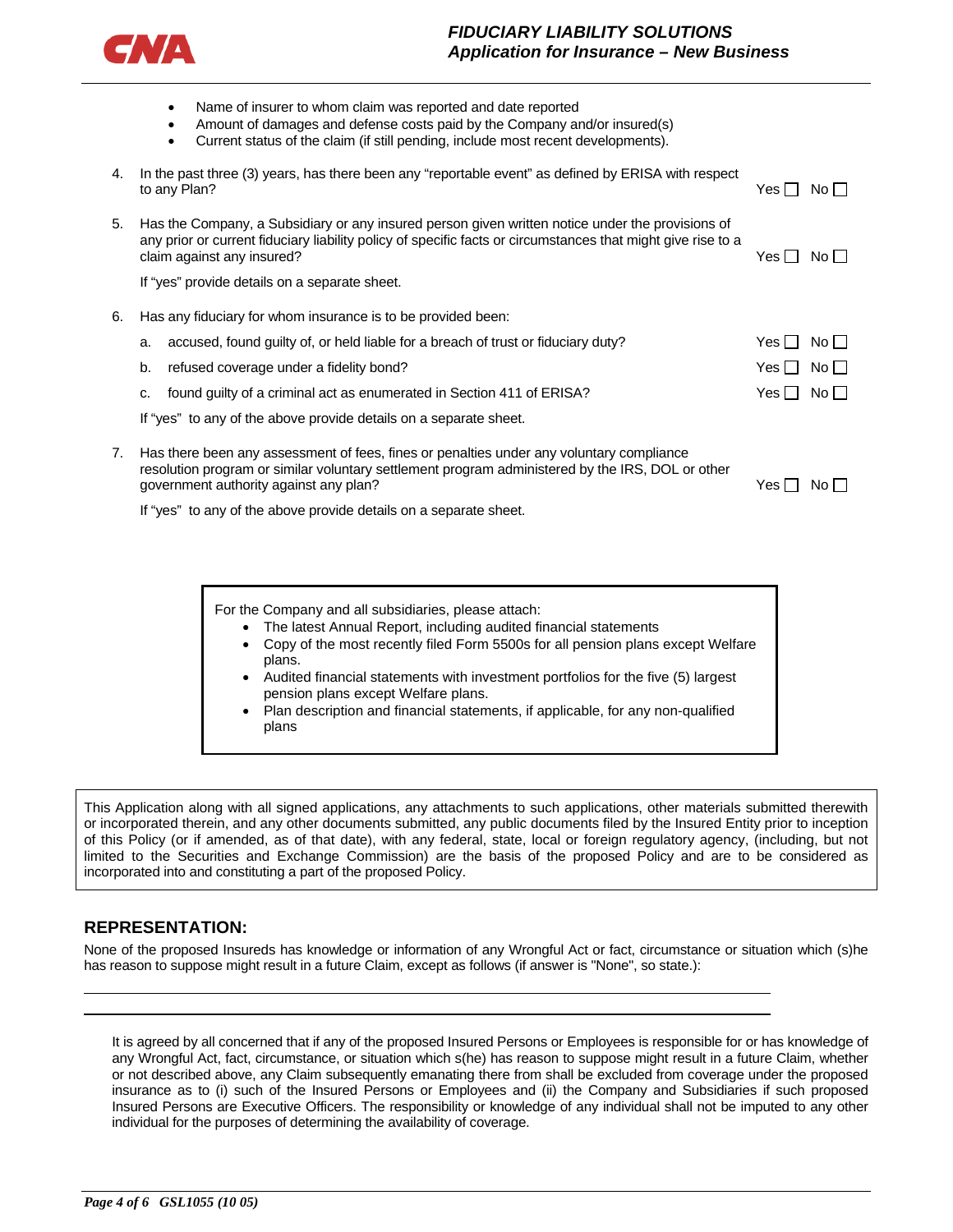

- 1. It is declared that this Application and any materials submitted or required (which shall be maintained on file by the Insurer and be deemed attached as if physically attached to the proposed Policy) are true and are the basis of the proposed Policy and are to be considered as incorporated into and constituting a part of the proposed Policy.
- 2. The undersigned declares that to the best of his/her knowledge the statements set forth herein are true and correct and that reasonable efforts have been made to obtain sufficient information from all of the proposed Insureds to facilitate the proper and accurate completion of this Application for the proposed Policy. Signing of this Application does not bind the undersigned to purchase the insurance, but it is agreed that this Application shall be the basis of the contract should a Policy be issued, and this Application will be attached to and become part of such Policy. The undersigned agrees that if after the date of this Application and prior to the effective date of any Policy based on this Application, any occurrence, event or other circumstance should render any of the information contained in this Application inaccurate or incomplete, then the undersigned shall notify the Insurer of such occurrence, event or circumstance and shall provide the Insurer with information that would complete, update or correct such information. Any outstanding quotations may be modified or withdrawn at the sole discretion of the Insurer.
- 3. The information requested in this Application is for underwriting purposes only and does not constitute notice to the Insurer under any Policy of a Claim or potential claim. All such notices must be submitted to the Insurer pursuant to the terms of the Policy, if and when issued.

The undersigned acknowledges that he or she is aware that Defense Costs reduce and may exhaust the applicable Limits of Liability. The Insurer is not liable for any Loss (which includes Defense Costs) in excess of the applicable Limits of Liability.

#### **FRAUD NOTICE – WHERE APPLICABLE UNDER THE LAW OF YOUR STATE**

**Any person who knowingly and with intent to defraud any insurance company or other person files an application for insurance or statement of claim containing any materially false or incomplete information, or conceals for the purpose of misleading, information concerning any fact material thereto, commits a fraudulent insurance act, which is a crime AND MAY BE SUBJECT TO CIVIL FINES AND CRIMINAL PENALTIES (for New York residents only: and shall also be subject to a civil penalty not to exceed five thousand dollars and the stated value of the claim for each such violation.) (For Pennsylvania Residents only: Any person who knowingly and with intent to injure or defraud any insurer files an application or claim containing any false, incomplete or misleading information shall, upon conviction, be subject to imprisonment for up to seven years and payment of a fine of up to \$15,000.) (For Tennessee Residents only: Penalties include imprisonment, fines and denial of insurance benefits.)** 

This Application must be signed by an Executive Officer who is a current Fiduciary.

| Signature:           |                                             | Date: | <u> 1989 - Jan Barbara Barat III (</u> |
|----------------------|---------------------------------------------|-------|----------------------------------------|
| <b>Printed Name:</b> |                                             |       |                                        |
| Corporation:         | <u> 1980 - Jan Samuel Barbara, martin d</u> |       |                                        |
| Title:               |                                             |       |                                        |

A POLICY CANNOT BE ISSUED TO NEW YORK RESIDENTS UNLESS THE APPLICATION IS PROPERLY SIGNED AND DATED ABOVE.